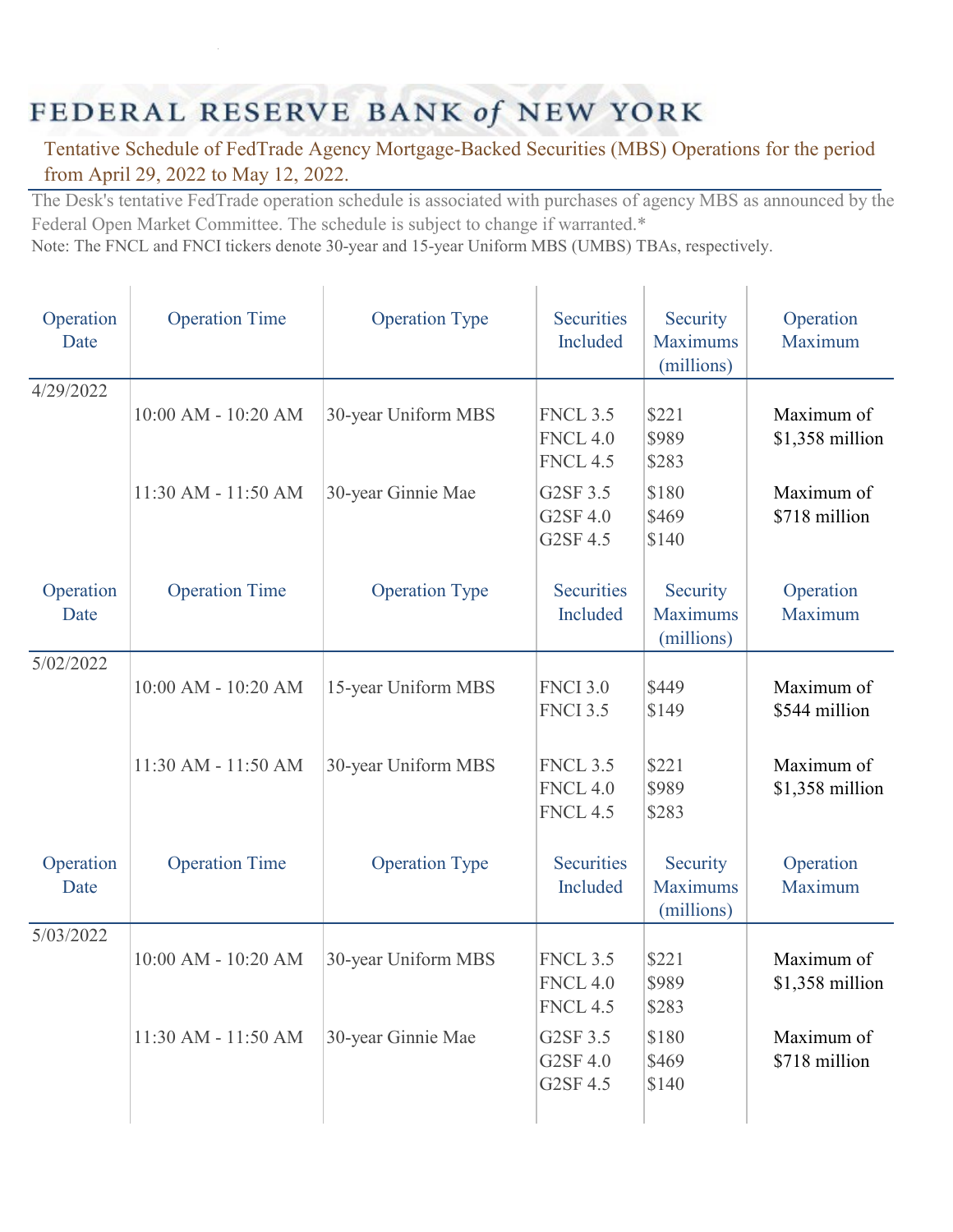| Operation<br>Date | <b>Operation Time</b> | <b>Operation Type</b> | <b>Securities</b><br>Included                         | Security<br><b>Maximums</b><br>(millions) | Operation<br>Maximum          |
|-------------------|-----------------------|-----------------------|-------------------------------------------------------|-------------------------------------------|-------------------------------|
| 5/04/2022         | 10:00 AM - 10:20 AM   | 30-year Ginnie Mae    | G2SF 3.5<br>G2SF 4.0<br>G2SF 4.5                      | \$180<br>\$469<br>\$140                   | Maximum of<br>\$718 million   |
|                   | 11:30 AM - 11:50 AM   | 30-year Uniform MBS   | <b>FNCL 3.5</b><br><b>FNCL 4.0</b><br><b>FNCL 4.5</b> | \$221<br>\$989<br>\$283                   | Maximum of<br>\$1,358 million |
| Operation<br>Date | <b>Operation Time</b> | <b>Operation Type</b> | Securities<br>Included                                | Security<br><b>Maximums</b><br>(millions) | Operation<br>Maximum          |
| 5/05/2022         | 10:00 AM - 10:20 AM   | 30-year Uniform MBS   | <b>FNCL 3.5</b><br><b>FNCL 4.0</b><br><b>FNCL 4.5</b> | \$221<br>\$989<br>\$283                   | Maximum of<br>\$1,358 million |
|                   | 11:30 AM - 11:50 AM   | 15-year Uniform MBS   | <b>FNCI 3.0</b><br><b>FNCI 3.5</b>                    | \$449<br>\$149                            | Maximum of<br>\$544 million   |
| Operation<br>Date | <b>Operation Time</b> | <b>Operation Type</b> | <b>Securities</b><br>Included                         | Security<br><b>Maximums</b><br>(millions) | Operation<br>Maximum          |
| 5/06/2022         | 10:00 AM - 10:20 AM   | 30-year Ginnie Mae    | G2SF 3.5<br>G2SF 4.0<br>G2SF 4.5                      | \$180<br>\$469<br>\$140                   | Maximum of<br>\$718 million   |
|                   | 11:30 AM - 11:50 AM   | 30-year Uniform MBS   | <b>FNCL 3.5</b><br><b>FNCL 4.0</b><br><b>FNCL 4.5</b> | \$221<br>\$989<br>\$283                   | Maximum of<br>\$1,358 million |
| Operation<br>Date | <b>Operation Time</b> | <b>Operation Type</b> | Securities<br>Included                                | Security<br><b>Maximums</b><br>(millions) | Operation<br>Maximum          |
| 5/09/2022         | 10:00 AM - 10:20 AM   | 15-year Uniform MBS   | <b>FNCI 3.0</b><br><b>FNCI 3.5</b>                    | \$449<br>\$149                            | Maximum of<br>\$544 million   |